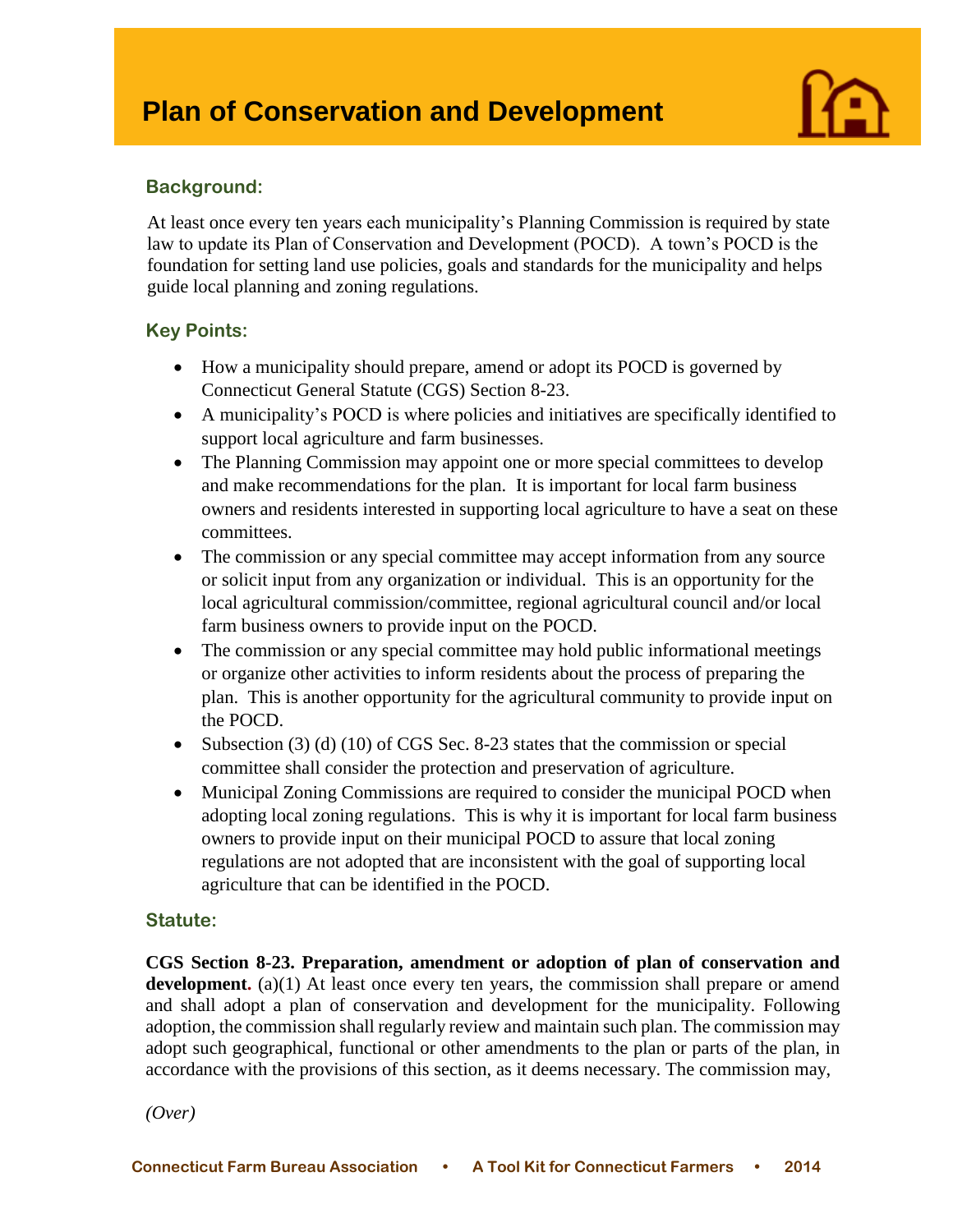at any time, prepare, amend and adopt plans for the redevelopment and improvement of districts or neighborhoods which, in its judgment, contain special problems or opportunities or show a trend toward lower land values.

(2) If a plan is not amended decennially, the chief elected official of the municipality shall submit a letter to the Secretary of the Office of Policy and Management and the Commissioners of Transportation, Environmental Protection and Economic and Community Development that explains why such plan was not amended. A copy of such letter shall be included in each application by the municipality for discretionary state funding submitted to any state agency.

(3) Notwithstanding any provision of subdivisions (1) and (2) of this subsection, no commission shall be obligated to prepare or amend a plan of conservation and development for such municipality from July 1, 2010, to June 30, 2013, inclusive.

(b) On and after the first day of July following the adoption of the state Conservation and Development Policies Plan 2013-2018, in accordance with section 16a-30, a municipality that fails to comply with the requirements of subdivisions (1) and (2) of subsection (a) of this section shall be ineligible for discretionary state funding unless such prohibition is expressly waived by the secretary, except that any municipality that does not prepare or amend a plan of conservation and development pursuant to subdivision (3) of subsection (a) of this section shall continue to be eligible for discretionary state funding unless such municipality fails to comply with the requirements of said subdivisions (1) and (2) on or after July 1, 2014.

(c) In the preparation of such plan, the commission may appoint one or more special committees to develop and make recommendations for the plan. The membership of any special committee may include: Residents of the municipality and representatives of local boards dealing with zoning, inland wetlands, conservation, recreation, education, public works, finance, redevelopment, general government and other municipal functions. In performing its duties under this section, the commission or any special committee may accept information from any source or solicit input from any organization or individual. The commission or any special committee may hold public informational meetings or organize other activities to inform residents about the process of preparing the plan.

(d) In preparing such plan, the commission or any special committee shall consider the following: (1) The community development action plan of the municipality, if any, (2) the need for affordable housing, (3) the need for protection of existing and potential public surface and ground drinking water supplies, (4) the use of cluster development and other development patterns to the extent consistent with soil types, terrain and infrastructure capacity within the municipality, (5) the state plan of conservation and development adopted pursuant to chapter 297, (6) the regional plan of conservation and development adopted pursuant to section 8-35a, (7) physical, social, economic and governmental conditions and trends, (8) the needs of the municipality including, but not limited to, human resources, education, health, housing, recreation, social services, public utilities, public protection, transportation and circulation and cultural and interpersonal communications, (9) the objectives of energy-efficient patterns of development, the use of solar and other renewable forms of energy and energy conservation, and (10) protection and preservation of agriculture.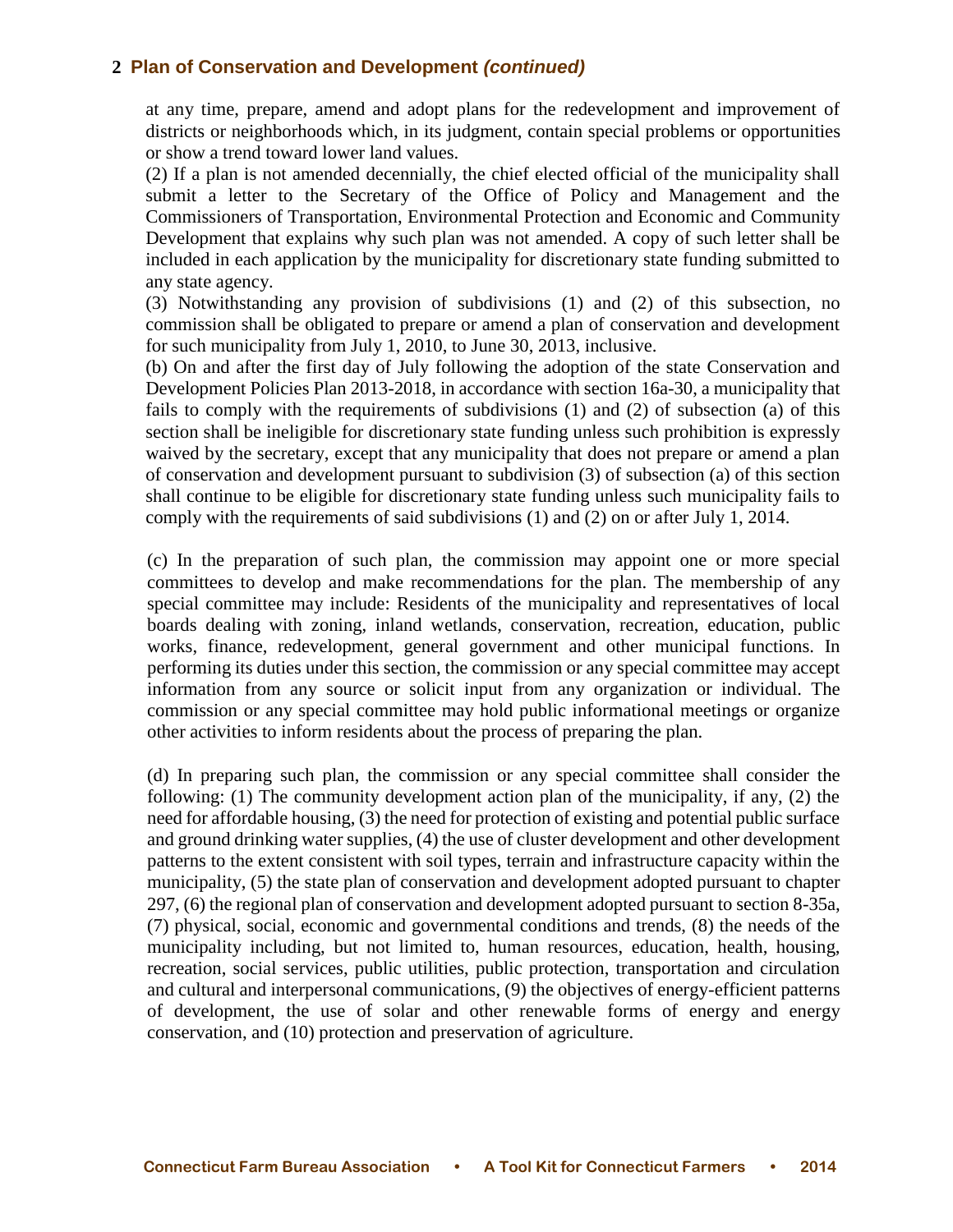(e) (1) Such plan of conservation and development shall (A) be a statement of policies, goals and standards for the physical and economic development of the municipality, (B) provide for a system of principal thoroughfares, parkways, bridges, streets, sidewalks, multipurpose trails and other public ways as appropriate, (C) be designed to promote, with the greatest efficiency and economy, the coordinated development of the municipality and the general welfare and prosperity of its people and identify areas where it is feasible and prudent (i) to have compact, transit accessible, pedestrian-oriented mixed use development patterns and land reuse, and (ii) to promote such development patterns and land reuse, (D) recommend the most desirable use of land within the municipality for residential, recreational, commercial, industrial, conservation, agricultural and other purposes and include a map showing such proposed land uses, (E) recommend the most desirable density of population in the several parts of the municipality, (F) note any inconsistencies with the following growth management principles: (i) Redevelopment and revitalization of commercial centers and areas of mixed land uses with existing or planned physical infrastructure; (ii) expansion of housing opportunities and design choices to accommodate a variety of household types and needs; (iii) concentration of development around transportation nodes and along major transportation corridors to support the viability of transportation options and land reuse; (iv) conservation and restoration of the natural environment, cultural and historical resources and existing farmlands; (v) protection of environmental assets critical to public health and safety; and (vi) integration of planning across all levels of government to address issues on a local, regional and state-wide basis, (G) make provision for the development of housing opportunities, including opportunities for multifamily dwellings, consistent with soil types, terrain and infrastructure capacity, for all residents of the municipality and the planning region in which the municipality is located, as designated by the Secretary of the Office of Policy and Management under section 16a-4a, (H) promote housing choice and economic diversity in housing, including housing for both low and moderate income households, and encourage the development of housing which will meet the housing needs identified in the state's consolidated plan for housing and community development prepared pursuant to section 8-37t and in the housing component and the other components of the state plan of conservation and development prepared pursuant to chapter 297. In preparing such plan the commission shall consider focusing development and revitalization in areas with existing or planned physical infrastructure.

(2) For any municipality that is contiguous to Long Island Sound, such plan shall be (A) consistent with the municipal coastal program requirements of sections 22a-101 to 22a-104, inclusive, (B) made with reasonable consideration for restoration and protection of the ecosystem and habitat of Long Island Sound, and (C) designed to reduce hypoxia, pathogens, toxic contaminants and floatable debris in Long Island Sound.

(f) Such plan may show the commission's and any special committee's recommendation for (1) conservation and preservation of traprock and other ridgelines, (2) airports, parks, playgrounds and other public grounds, (3) the general location, relocation and improvement of schools and other public buildings, (4) the general location and extent of public utilities and terminals, whether publicly or privately owned, for water, sewerage, light, power, transit and other purposes, (5) the extent and location of public housing projects, (6) programs for the implementation of the plan, including (A) a schedule, (B) a budget for public capital projects, (C) a program for enactment and enforcement of zoning and subdivision controls, building and housing codes and safety regulations, (D) plans for implementation of affordable

*(Over)*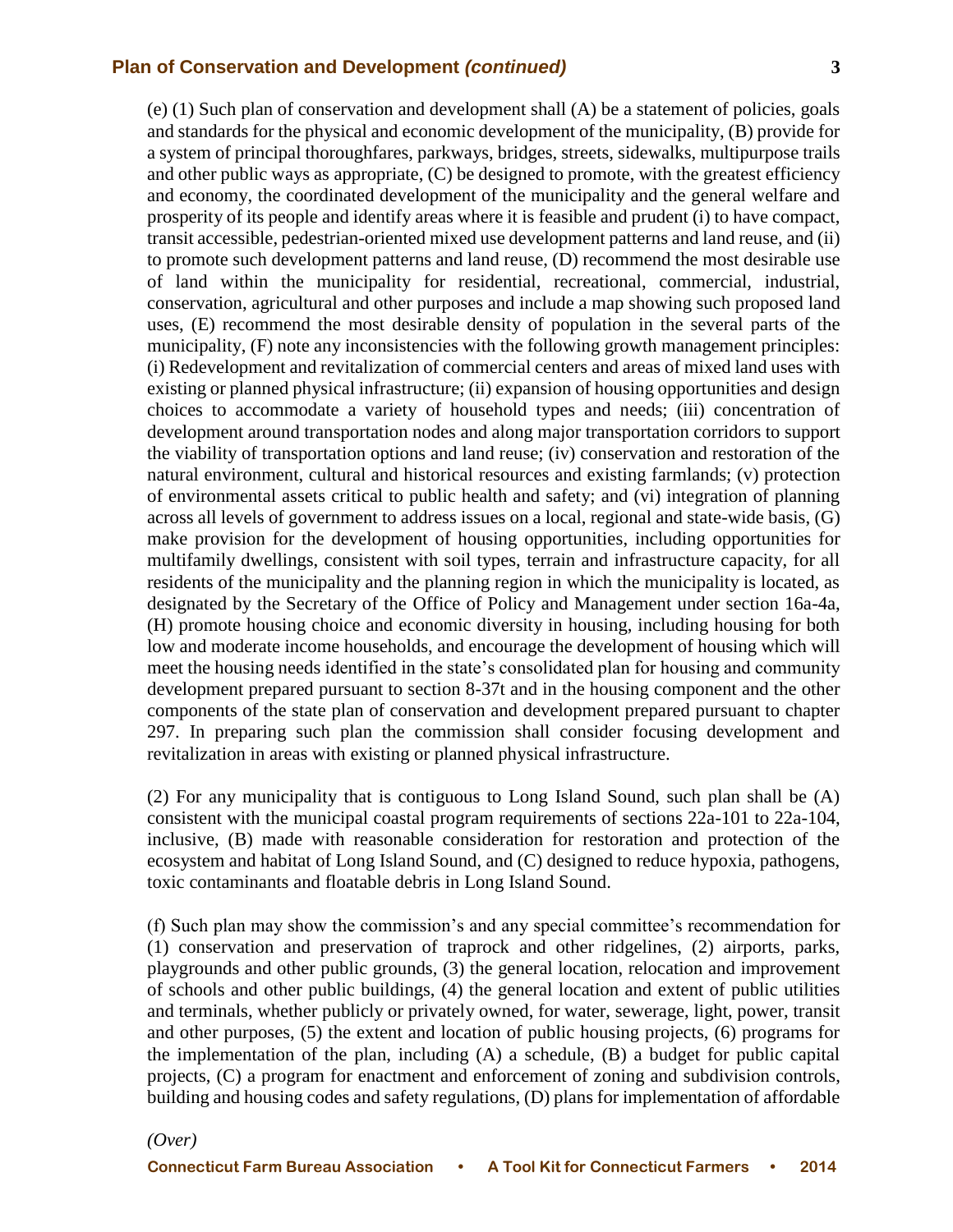housing, (E) plans for open space acquisition and greenways protection and development, and (F) plans for corridor management areas along limited access highways or rail lines, designated under section 16a-27, (7) proposed priority funding areas, and (8) any other recommendations as will, in the commission's or any special committee's judgment, be beneficial to the municipality. The plan may include any necessary and related maps, explanatory material, photographs, charts or other pertinent data and information relative to the past, present and future trends of the municipality.

(g) (1) A plan of conservation and development or any part thereof or amendment thereto prepared by the commission or any special committee shall be reviewed, and may be amended, by the commission prior to scheduling at least one public hearing on adoption.

(2) At least sixty-five days prior to the public hearing on adoption, the commission shall submit a copy of such plan or part thereof or amendment thereto for review and comment to the legislative body or, in the case of a municipality for which the legislative body of the municipality is a town meeting or representative town meeting, to the board of selectmen. The legislative body or board of selectmen, as the case may be, may hold one or more public hearings on the plan and shall endorse or reject such entire plan or part thereof or amendment and may submit comments and recommended changes to the commission. The commission may render a decision on the plan without the report of such body or board.

(3) At least thirty-five days prior to the public hearing on adoption, the commission shall post the plan on the Internet web site of the municipality, if any.

(4) At least sixty-five days prior to the public hearing on adoption, the commission shall submit a copy of such plan or part thereof or amendment thereto to the regional planning agency for review and comment. The regional planning agency shall submit an advisory report along with its comments to the commission at or before the hearing. Such comments shall include a finding on the consistency of the plan with (A) the regional plan of conservation and development, adopted under section 8-35a, (B) the state plan of conservation and development, adopted pursuant to chapter 297, and (C) the plans of conservation and development of other municipalities in the area of operation of the regional planning agency. The commission may render a decision on the plan without the report of the regional planning agency.

(5) At least thirty-five days prior to the public hearing on adoption, the commission shall file in the office of the town clerk a copy of such plan or part thereof or amendment thereto but, in the case of a district commission, such commission shall file such information in the offices of both the district clerk and the town clerk.

(6) The commission shall cause to be published in a newspaper having a general circulation in the municipality, at least twice at intervals of not less than two days, the first not more than fifteen days, or less than ten days, and the last not less than two days prior to the date of each such hearing, notice of the time and place of any such public hearing. Such notice shall make reference to the filing of such draft plan in the office of the town clerk, or both the district clerk and the town clerk, as the case may be.

(h) (1) After completion of the public hearing, the commission may revise the plan and may adopt the plan or any part thereof or amendment thereto by a single resolution or may, by successive resolutions, adopt parts of the plan and amendments thereto.

(2) Any plan, section of a plan or recommendation in the plan that is not endorsed in the report of the legislative body or, in the case of a municipality for which the legislative body is a town meeting or representative town meeting, by the board of selectmen, of the municipality may only be adopted by the commission by a vote of not less than two-thirds of all the members of the commission.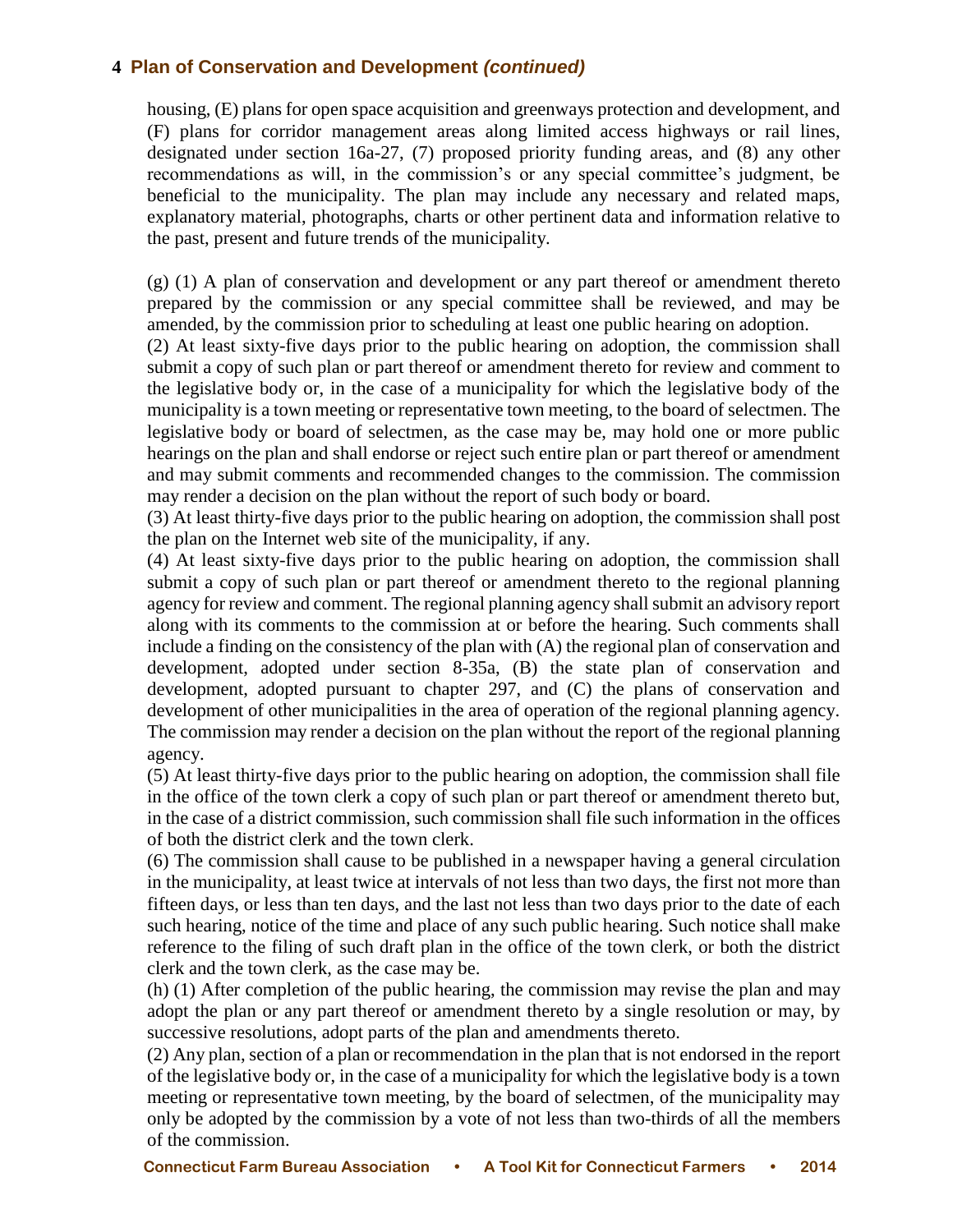(3) Upon adoption by the commission, any plan or part thereof or amendment thereto shall become effective at a time established by the commission, provided notice thereof shall be published in a newspaper having a general circulation in the municipality prior to such effective date.

(4) Not more than thirty days after adoption, any plan or part thereof or amendment thereto shall be posted on the Internet web site of the municipality, if any, and shall be filed in the office of the town clerk, except that, if it is a district plan or amendment, it shall be filed in the offices of both the district and town clerks.

(5) Not more than sixty days after adoption of the plan, the commission shall submit a copy of the plan to the Secretary of the Office of Policy and Management and shall include with such copy a description of any inconsistency between the plan adopted by the commission and the state plan of conservation and development and the reasons therefor.

(i) Any owner or tenant, or authorized agent of such owner or tenant, of real property or buildings thereon located in the municipality may submit a proposal to the commission requesting a change to the plan of conservation and development. Such proposal shall be submitted in writing and on a form prescribed by the commission. Notwithstanding the provisions of subsection (a) of section 8-7d, the commission shall review and may approve, modify and approve or reject the proposal in accordance with the provisions of subsection (g) of this section.

#### **FAQs:**

#### **Q: What specific steps should be included in my municipality's POCD to support my farm business and secure a future for agriculture in my town?**

A: Here is a list of some action steps that can be included in your POCD to support local agriculture:

- 1) Conduct a Cost of Community Services Study to determine the true municipal costs related to residential, commercial and farmland.
- 2) Conduct a resident survey of attitudes toward agriculture and farmland preservation.
- 3) Designate an entire section in the POCD to agriculture.
- 4) Recognize that farms are businesses and an important component of local economic development.
- 5) Recommend changes to zoning regulations to encourage growth and diversification of farm business such as agritourism, added-value processing of agricultural products and on-farm retail.
- 6) Prepare an agricultural guide for your community.
- 7) Create a town supported farmers' market.
- 8) Work with USDA Natural Resources Conservation Service (NRCS) to identify locally important agricultural soils.
- 9) Set goals and action steps for farmland preservation.
- 10) Set matching funds for farmland preservation.
- 11) Recommend adoption of an agricultural commission.
- 12) Recommend adoption of a local Right to Farm ordinance

*(Over)*